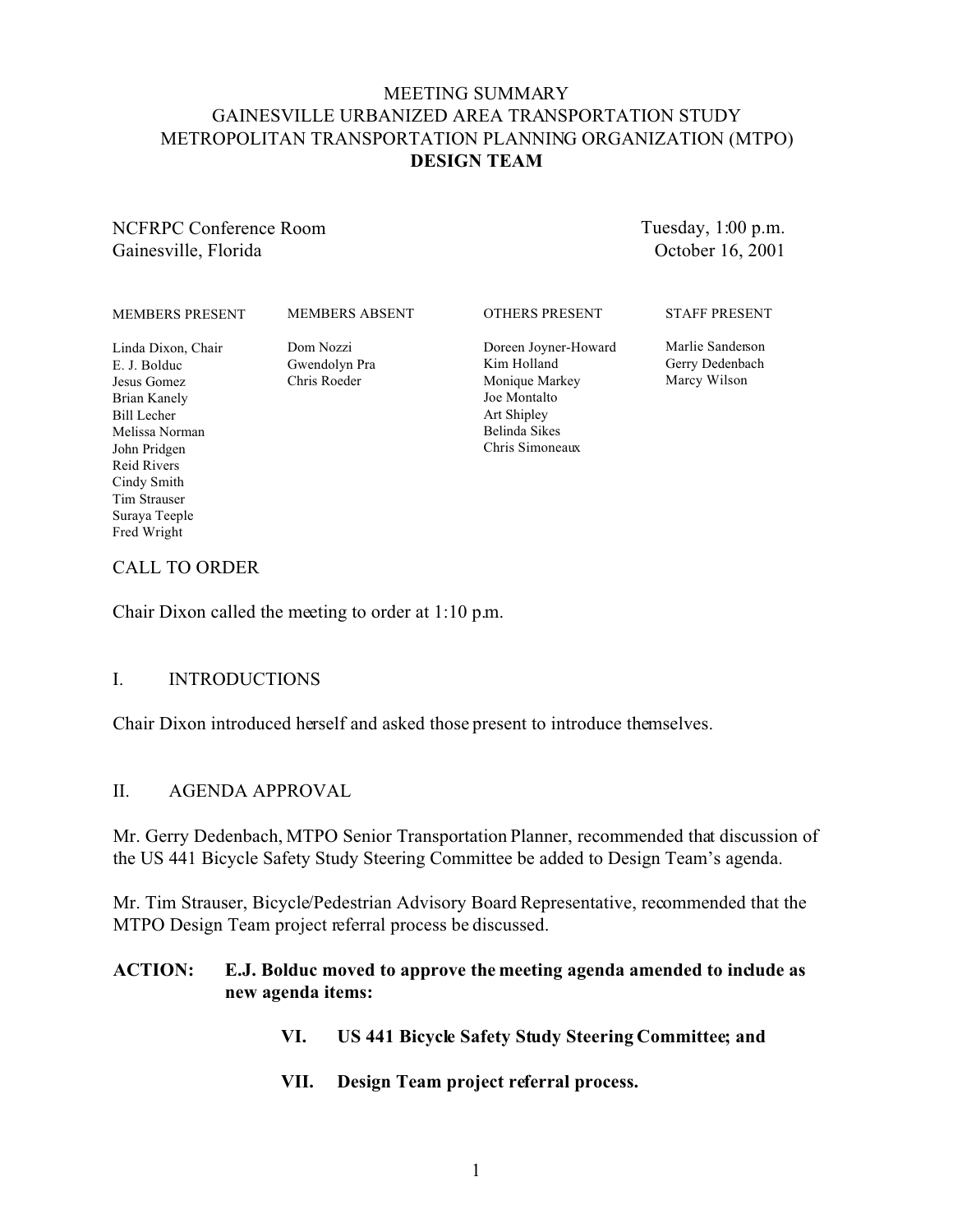# **Tim Strausser seconded; motion passed unanimously.**

# III. WEST 6TH STREET SAFETY PROJECT

Mr. Dedenbach stated that Florida Department of Transportation (FDOT) staff have requested an opportunity to present revised plans for review and recommendations.

Mr. Art Shipley, Comprehensive Engineering Services, Inc. Vice President, discussed the West 6 th Street Safety Project design plans and answered questions.

# **ACTION: Cindy Smith moved to recommend that the MTPO approved the West 6th Street Safety Project design plans. Reid Rivers seconded; motion passed unanimously.**

# IV. STATE ROAD 26A- WEST 38TH STREET EAST TO SW 34TH STREET

Mr. Fred Wright, FDOT District 2 Project Manager, gave a presentation on the SR 26A design plans. He and Mr. Joe Montalto, Lochrane Engineering Principal, discussed the design plans and answered questions.

# **It was a consensus of the Design Team to continue discussion of the following issues regarding the SR 26A project at its next meeting:**

- **A. traffic count data;**
- **B. crash data, including right turns crashes;**
- **C. intersection turn radii;**
- **D. corridor speed study;**
- **E. the modified "T" intersection at the west end of the project;**
- **F. level of service for the west turn movement at SW 34th Street**
- **G. instreet and offstreet bicycle facilities;**
- **H. provision of full 30 percent plans for entire length of project;**
- **I. extend right turn lanes at Stations 161 to 163; and**
- **J. Regional Transit System (RTS) service concerns.**

Mr. Dedenbach discussed an email from the City of Gainesville Arborist regarding the West  $6<sup>th</sup>$ Street Project and answered questions.

# V. COUNTY ROAD (CR) 241 RESURFACING PROJECT

Mr. Bill Lecher, Alachua County Public Works Department Assistant Director, discussed the CR 241 resurfacing project and answered questions.